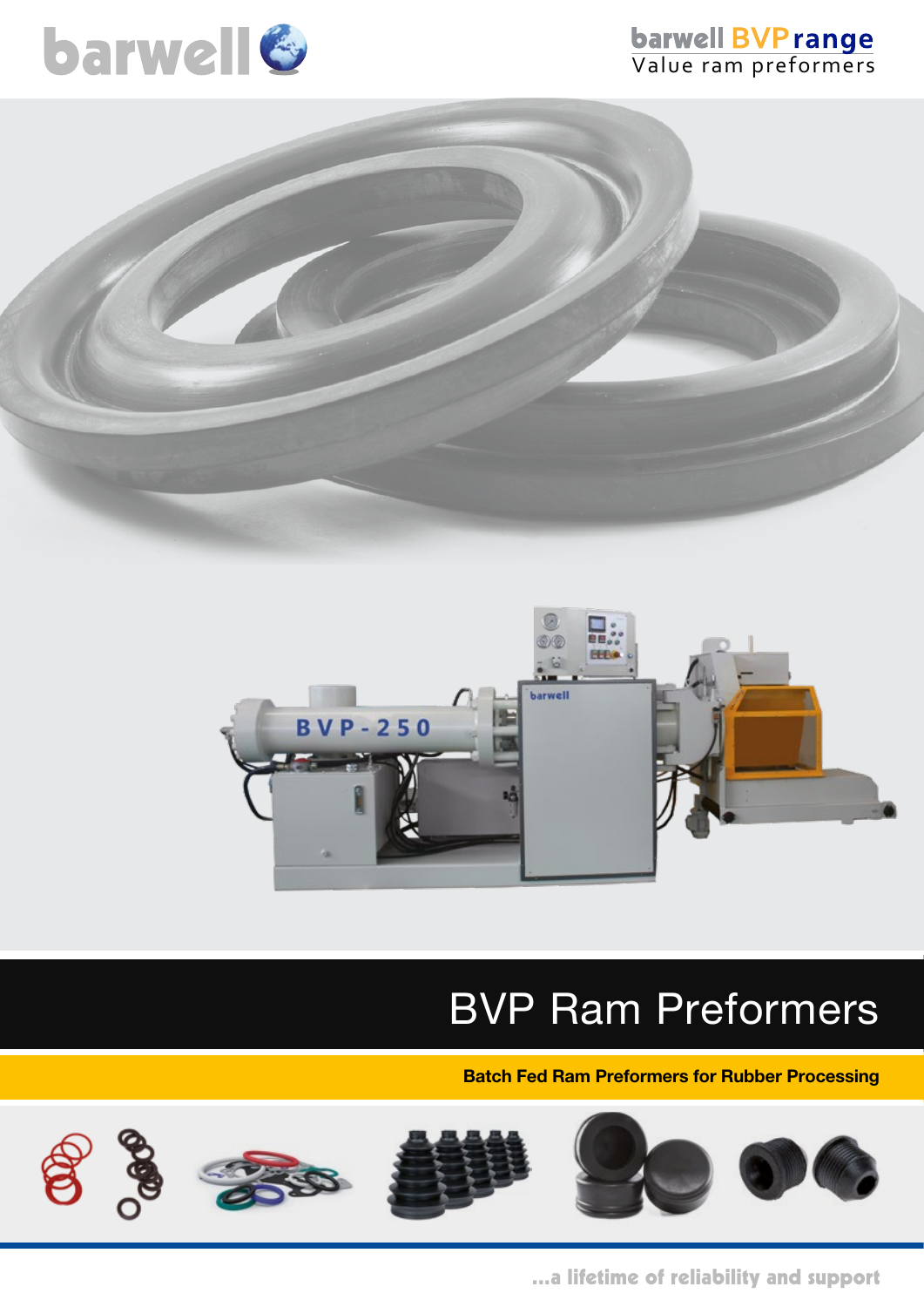# barwell



## **Barwell BVP Ram Rubber Preformers**

The BVP series is a low-cost range of ram preformers. They are ideal for processors requiring the essential elements of the renowned Barwell manufacturing quality and technology but on a tight budget.

- An accurate and consistent method of blank, strip and pellet production
- A multi compound and industry processing system
- An operator-friendly and easy-to-maintain method of production
- A safe and reliable processing system
- A cost-cutting system of production that reduces material wastage, factory space and labour costs

#### **OPTIONS**

- Available in two sizes only (20L or 40L)
- <sup>l</sup> Two speed options (20-200/40-400 rpm)
- **General Purpose Head or Shoe Sole Head**
- Pressure upgrade to 240 bar/3500 psi available for processing harder materials (BVP250 only)
- Die face conveyor to be used with pulse cut when producing long strips





- <sup>l</sup> Includes Weigh Scales Loopback for Automatic Weight Adjustment
- Variable AC inverter controlled cutter
- Manual volume control valve
- 210 bar/3000 psi maximum operating pressure
- For many applications, accuracy to within  $+/-1\%$  can be achieved
- Front loading option only
- Omron 5" (127mm) TFT colour touch screen with 500 product set-ups (Multi-language with password protection)
- Cutter Pulse option to Start/Stop the Knife over a time period to enable Profiles to be easily cut to length



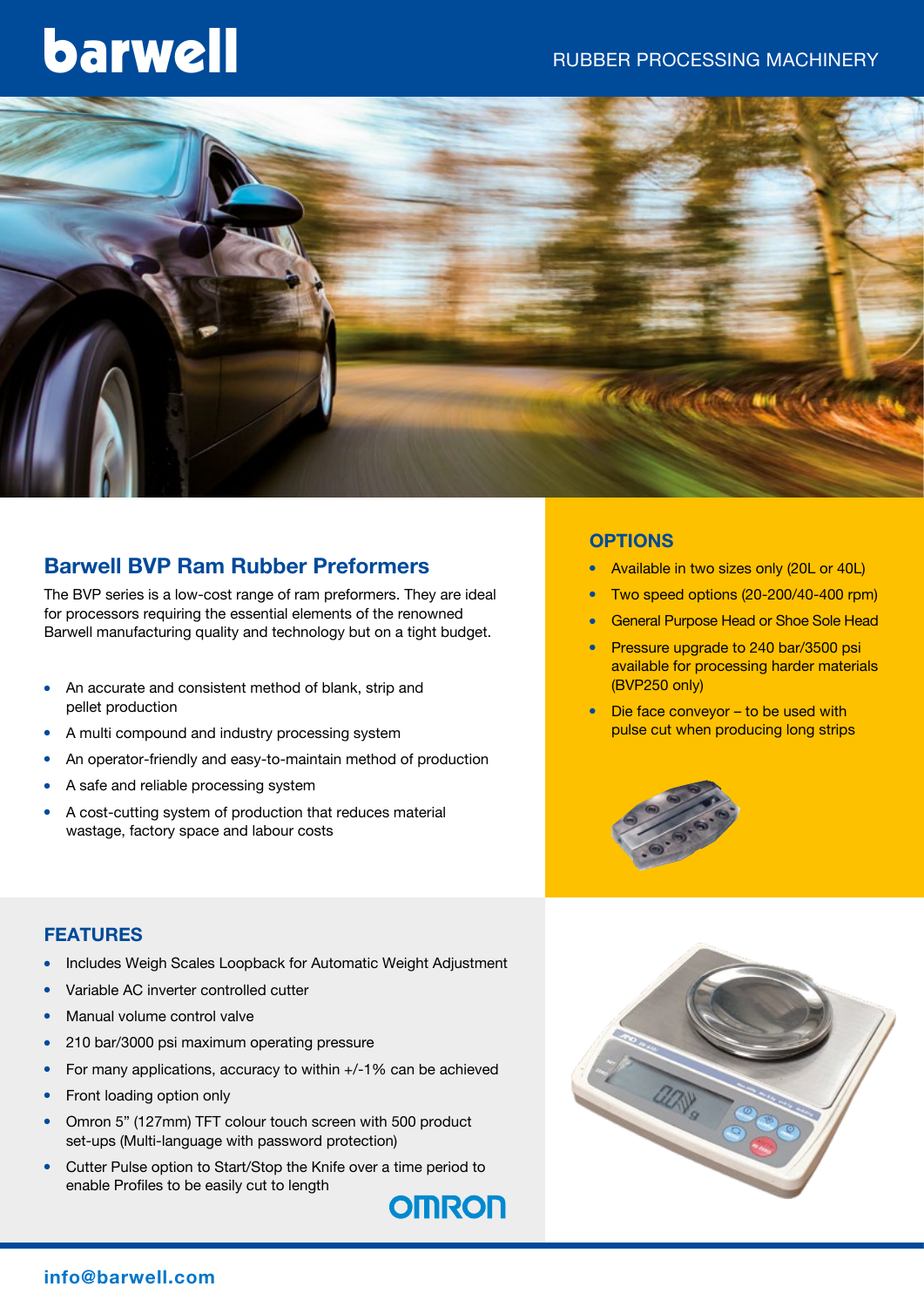#### **SAFETY**

Health and safety is a primary concern for those responsible for machine maintenance and operator safety.

Barwell machines are manufactured with safety in mind and are supplied with a number of features to ensure safe operation.



*Please note if your country requires machinery to CE standard or equivalent; please refer to the Barwell ECO range of Ram Preformers – see www.barwell.com for more information. BVP machines are not available in regions requiring CE compliance.*

#### **APPLICATIONS**

• Sports and leisure

Barwell BVP machines can help companies processing products in a number of industries and markets:

- Footwear
- **Military**
- Ring and oil seal
- Automotive
	- **Pharmaceutical**
- Construction
- **Agricultural**
- Aerospace
- 
- **•** General rubber goods
- Masterbatch
- $\bullet$  Extrusion profiling
- Pelletizing
- $\cdot$  IT and communications

#### **SUPPORT**

Barwell has always taken the approach that a customer needs to be supported for the lifetime of the machine.

- Machine specification expertise
- **•** Commissioning and servicing packages available
- **Operator training**
- **Technical support**
- **Genuine Barwell Spares and Consumables to ensure** optimum performance
- **Expert material processing advice**

barwell Support

### **PROCESSING MATERIAL FLEXIBILITY**

- <sup>l</sup> CR
- **FPDM**
- <sup>l</sup> NBR
- **HNBR**
- <sup>l</sup> SBR
- <sup>l</sup> FKM
- <sup>l</sup> ACM
- **FVA**
- Silicone
- Ceramic



#### **www.barwell.com**